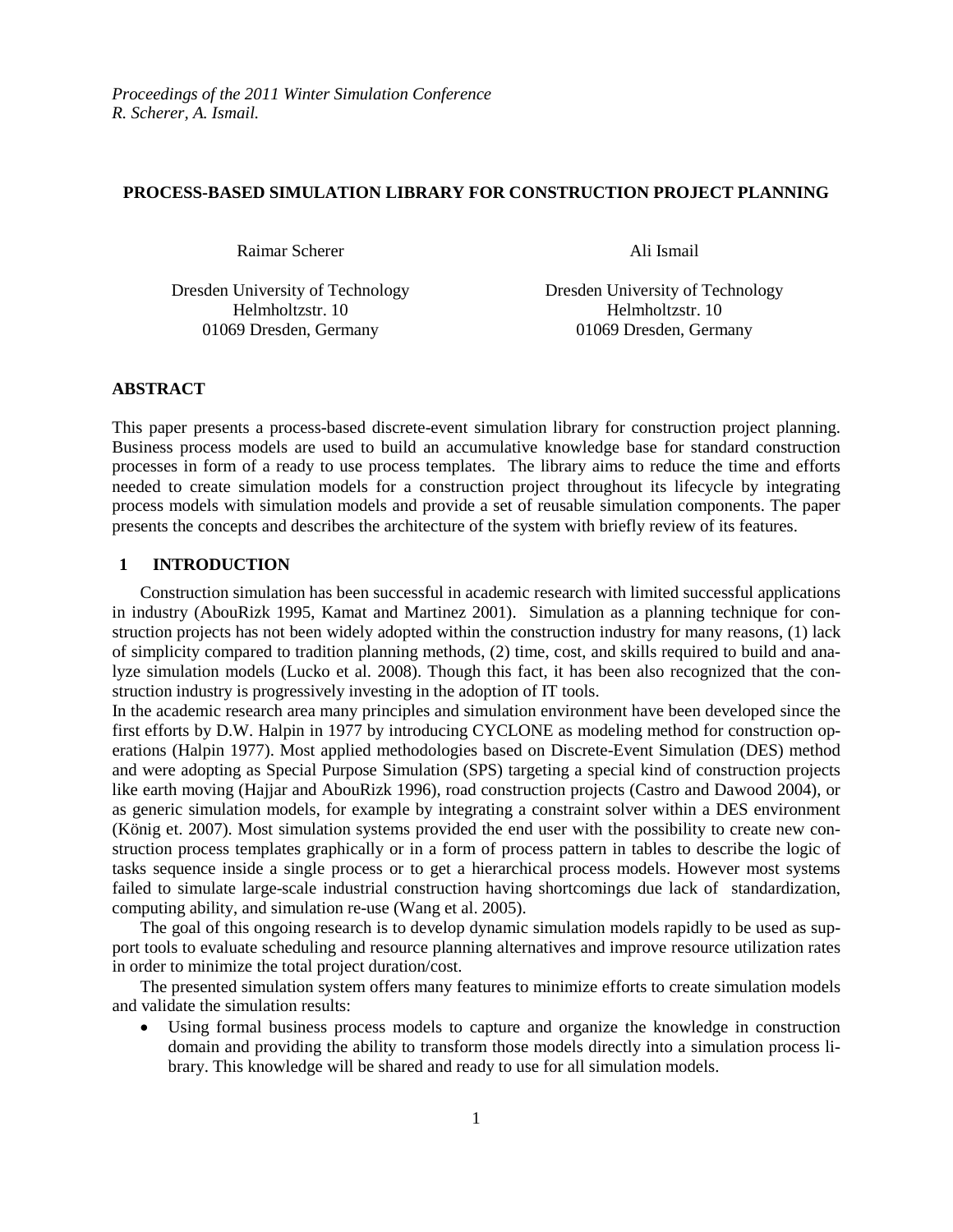- Automatic generating of detailed project schedules by using filter process templates and dynamic links with Building Information Model (BIM).
- 4D visualization of construction activities.
- Monitoring the resource utilization and material usage during simulation.
- Import/Export interfaces to integrate projects data easily and validate the results.
- Predefined simulation experiments for important simulation parameters.

# **2 BUSINESS PROCESS MODELS AND SIMULATION MODELS**

Business Process Modeling Notation (BPMN) is a graphical representation for specifying business processes in a business process model. The modeling in BPMN is made by simple diagrams with a small set of graphical elements. It should make it easy for business users as well as developers to understand the flow and the process. In our proposed approach we use BPMN diagrams to describe the construction processes and then transform them into the simulation tool "Plant Simulation" (UGS Tecnomatix) as simulation process templates (Wagner et al. 2010).

An XML parser is used to transform BPMN elements like task, gateway, and sequence flow into corresponding elements inside the simulation library. Table 1 shows some examples for such transformations.



Table 1: Current scope of transformation

These transformations are restricted to the functionality of process models as a flow chart. Process models as used in our approach are generic in such a way that no attention is on resources and time, i.e. they are focused on the process logic and the general technological constraints. However simulation models are to focus on resources, time, and other project specific constraints. Therefore the above transformations have to complement with simulation specific extensions. In the following we present three kinds of process templates used inside the simulation system namely basic process templates for single activities, compound process templates for multiple activities, and filter process templates.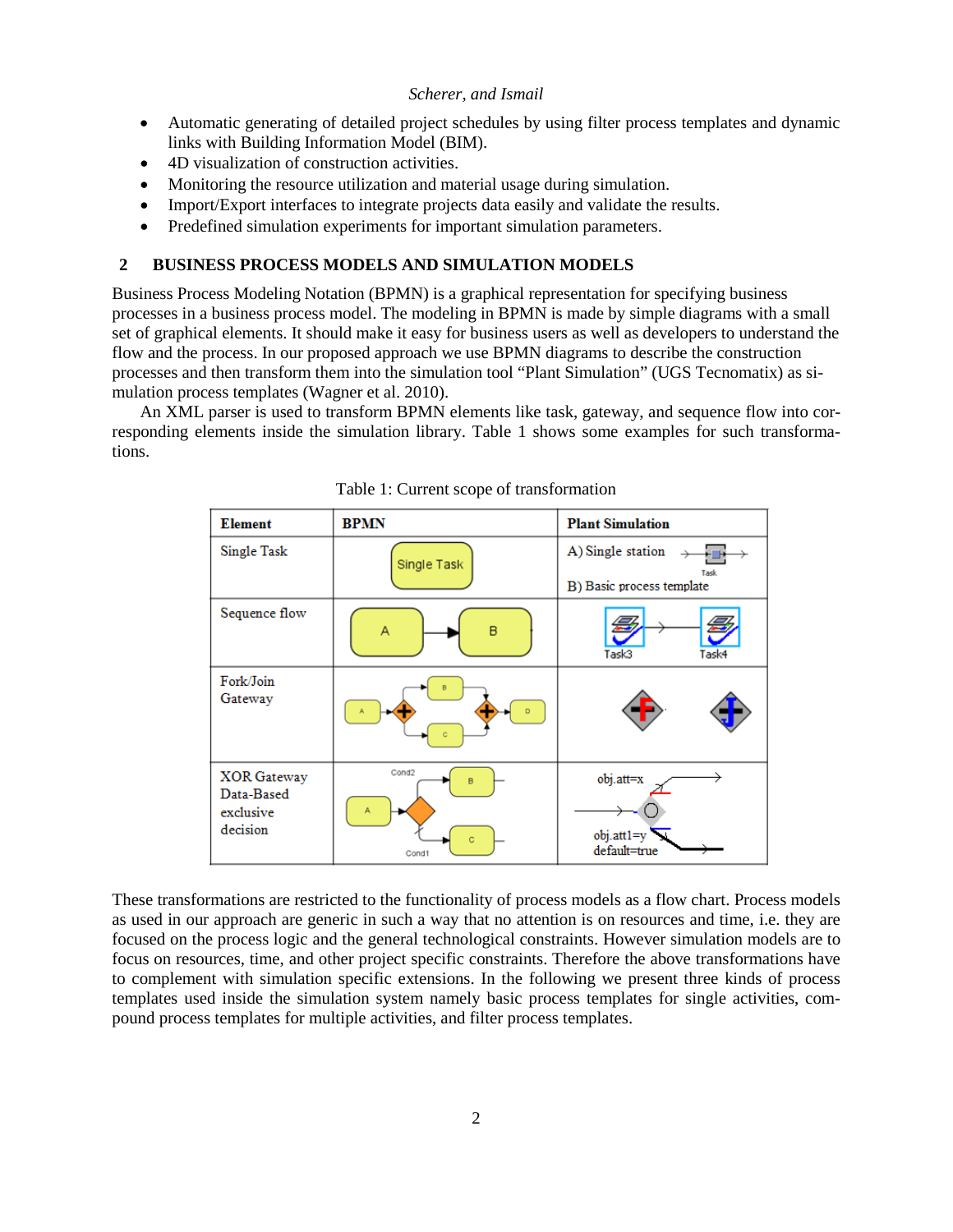# **2.1 Basic process template for single activity**

The single activity or task is the basic element of the process model to do a work or progress. Furthermore it needs in the simulation model resources and has to meet conditions to be allowed to start (Figure 1 left side). At first all start conditions (e.g. relations with other tasks or calendar constraints) and availability of minimum required resources will be checked. If any of these constraints is not satisfied the status of the task will be changed to "waiting for other tasks" or "waiting for resources" and a waiting loop will be activated.



Figure 1: Structure of basic process template for single activity

When all constrains are satisfied the required resources will be acquired and the status changes to "started". The activity duration can be defined inside the process template as constant/stochastic time value, or mathematic formula (e.g. work amount / productivity coefficients). Required resources can be defined as groups of resource combinations with standard, minimum, and maximum values for each single resource.

Figure 2 shows the BPMN diagram of the basic template.



Figure 2: Basic process template for single activity as BPMN (left) and as simulation model (right)

The basic process template is the super class of all other process templates for single activities inside the process library. The basic template will be used by default when the process template of a certain task is not given explicitly.

Waiting loops give the active process instances during the simulation the behavior of agents. They can communicate with each other to check starting constraints and communicate with a resource manager to check the availability of theirs required resources without any further interaction. Having a lot of active process instances with active waiting loops may affect the performance, therefore a special attention was made regards this issue during the implementation. The first waiting loop will be deactivated after the first run if any of its predecessors did not exist or it exist but did not finish yet. Each task activate the first waiting loop for its successors when it finish, with help of this mechanism the number of required loops to check the tasks dependencies is minimized tremendously. The second loop which proves the availability of resources has been integrated with the process/resources calendar definition to avoid doing any re-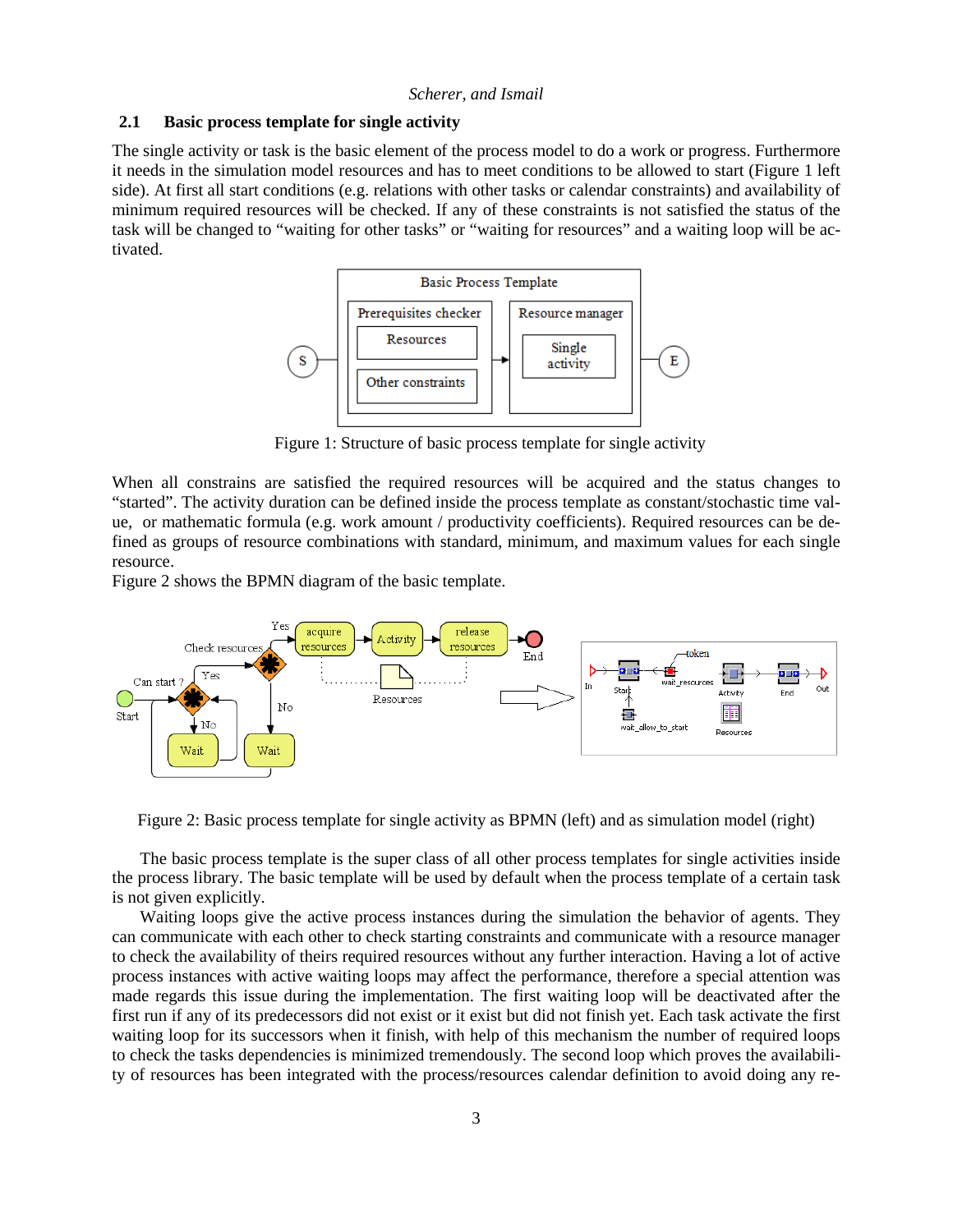dundant loops. The default interval time for both loops can be adjusted according to the task priority and type of required resources.

# **2.2 Compound process templates**

The basic process template for single tasks can be combined with other process elements like gateways, buffers, and other tasks to create a compound process template. Compound process templates represent a sequence of tasks, such as erecting of concrete walls which are a subsumption of many single tasks but they have one logic in common (Figure 3). With the construct of a compound process templates aggregated process object can easily defined and hence a process-based simulation library for hierarchical process development can be established.



Figure 3: Structure of compound process template for multiple activities

For compound processes only starting constraints like relations with other tasks or calendar constraints (e.g. daily work time, weekends, and holidays) will be checked. Each single activity inside the process template will check for its individual required resources by itself. Using fork and join gateways allow the parallel executing and synchronization of multiple activities. XOR data-based gateway can be used to control the flow of process executing depending on a conditional expressions. After mapping the process model into simulation process library all basic simulation objects can be added to the process template, for example puffers to represent queues inside the process, functions and information objects to collect data during simulation.

Figure 4 shows an example of a compound process template for erecting a reinforced concrete column. The process consists of four single activities (install formwork, steel work, concrete work, and remove formwork). Two gateways are used to allow executing "steel work" and "install formwork" parallel.



Figure 4: Example of compound process template for erecting a reinforced concrete column

This process template can be further extended to include different construction methods depending on the element material (concrete, steel) or construction method, or to be included again in a higher process templates.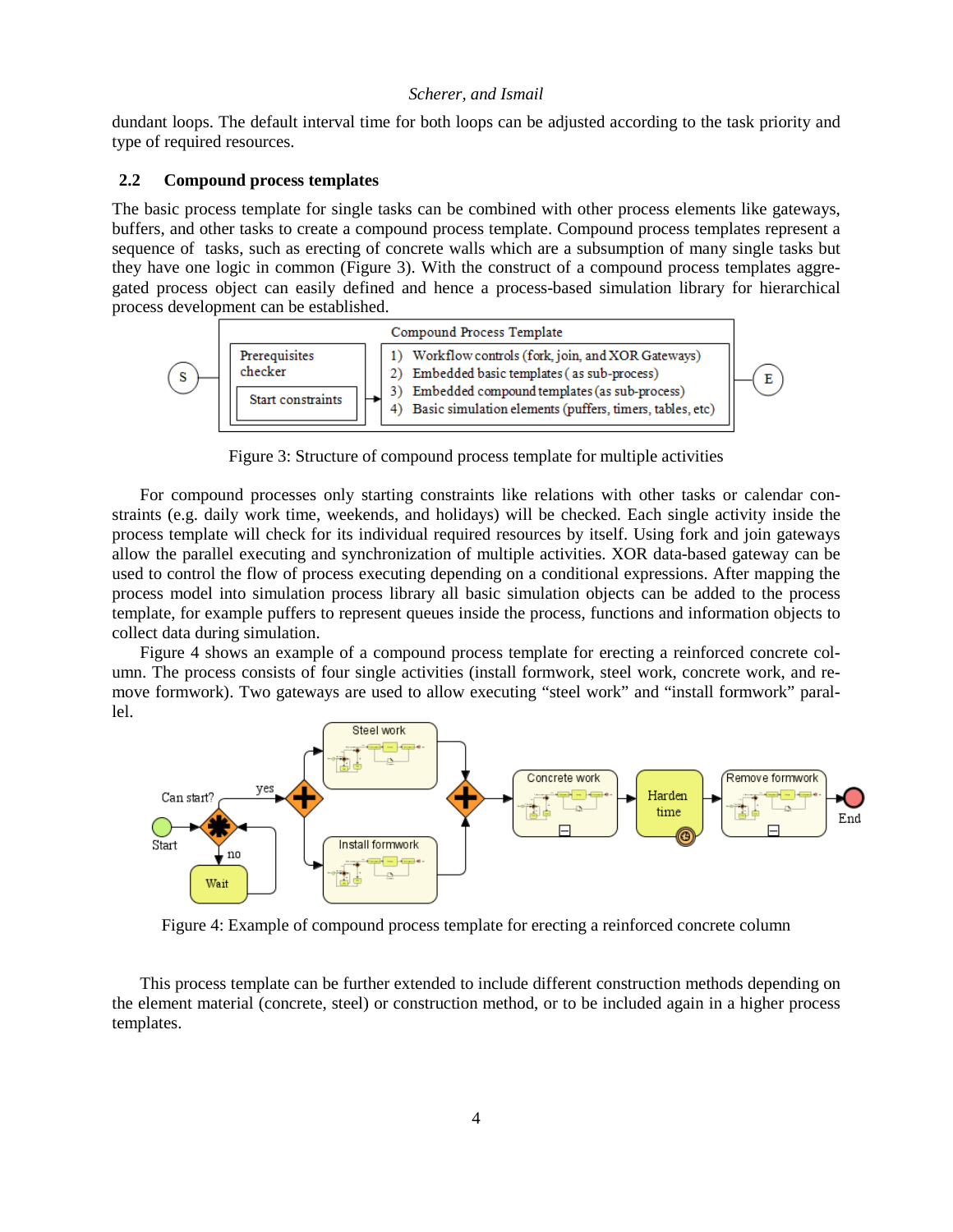# **2.3 Filter process templates**

Filter process templates are used to generate the work breakdown structure (WBS) of the structural work semi-automatically when only a rough project schedule is available. For each construction project there are many schedules with different aspects and level of detail, one of the early and important once is the contract schedule which comes out as an agreement between the project owner and the construction company, it has usually few entities as milestones to define the expected dates to start and finish important activities (Figure 5). The planer in the construction company starts with this schedule to create more detailed schedules taking in account the following information:

- Available resources for this project
- The amount of structural work in each work section (total concrete volume, total framework areas, number of building elements)
- Experiences gained from similar completed projects

|              | Task Name                | Duration       | <b>Start</b>            | End |   |  |   |    |     |  | 16. Nov '09 28. Dez '09   08. Feb '10   22. Mrz '10   03. Mai '10   14. Jun '10   26. Jul '10   06. Sep '10   18. Okt '10   29. Nov '10   10. Jan '11   21. Feb '11 |   |    |   |                |                     |                               |   |                     |     |                               |  |   |  |           |
|--------------|--------------------------|----------------|-------------------------|-----|---|--|---|----|-----|--|---------------------------------------------------------------------------------------------------------------------------------------------------------------------|---|----|---|----------------|---------------------|-------------------------------|---|---------------------|-----|-------------------------------|--|---|--|-----------|
|              |                          |                |                         |     | м |  | D | S. | s l |  |                                                                                                                                                                     | D | S. | M | S <sub>1</sub> | D                   | $M$ F                         | D | S.                  | s i | D                             |  | D |  | $S$   $D$ |
|              | <b>Structual Work</b>    | <b>380 Day</b> | Mo 30.11.09 Fr 13.05.11 |     |   |  |   |    |     |  |                                                                                                                                                                     |   |    |   |                |                     |                               |   |                     |     |                               |  |   |  |           |
|              | Structural Work-Floor1   | <b>130 Day</b> | Mo 30.11.09 Fr 28.05.10 |     |   |  |   |    |     |  |                                                                                                                                                                     |   |    |   |                |                     | <b>Structural Work-Floor1</b> |   |                     |     |                               |  |   |  |           |
|              | Worksection1             | 80 Day         | Mo 30.11.09 Fr 19.03.10 |     |   |  |   |    |     |  | <b>Worksection1</b>                                                                                                                                                 |   |    |   |                |                     |                               |   |                     |     |                               |  |   |  |           |
|              | Worksection2             | 50 Day         | Mo 22.03.10 Fr 28.05.10 |     |   |  |   |    |     |  |                                                                                                                                                                     |   |    |   |                | <b>Worksection2</b> |                               |   |                     |     |                               |  |   |  |           |
|              | - Structural Work-Floor2 | $130$ Day      | Mo 31.05.10 Fr 26.11.10 |     |   |  |   |    |     |  |                                                                                                                                                                     |   |    |   |                |                     |                               |   |                     |     | <b>Structural Work-Floor2</b> |  |   |  |           |
| 6            | Worksection1             | 60 Day         | Mo 31.05.10 Fr 20.08.10 |     |   |  |   |    |     |  |                                                                                                                                                                     |   |    |   |                |                     |                               |   | <b>Worksection1</b> |     |                               |  |   |  |           |
|              | Worksection2             | 70Day          | Mo 23.08.10 Fr 26.11.10 |     |   |  |   |    |     |  |                                                                                                                                                                     |   |    |   |                |                     |                               |   |                     |     | <b>Worksection2</b>           |  |   |  |           |
| 8            | - Structural Work-Floor3 | $120$ Day      | Mo 29.11.10 Fr 13.05.11 |     |   |  |   |    |     |  |                                                                                                                                                                     |   |    |   |                |                     |                               |   |                     |     |                               |  |   |  |           |
| $\mathbf{9}$ | Worksection1             | 90 Day         | Mo 29.11.10 Fr 01.04.11 |     |   |  |   |    |     |  |                                                                                                                                                                     |   |    |   |                |                     |                               |   |                     |     |                               |  |   |  |           |
| 10           | Worksection2             | 30 Day         | Mo 04.04.11 Fr 13.05.11 |     |   |  |   |    |     |  |                                                                                                                                                                     |   |    |   |                |                     |                               |   |                     |     |                               |  |   |  |           |

Figure 5 Example of project schedule for structural work in a three floors building

Filter process templates can be used here to break the project schedule one or more levels down. Each task (related to structural work) in the high level schedule will be linked with a filter process template and provided with a filter expression to obtain only the related elements of the BIM model according to BIM filter specifications (Katranuschkov et. al. 2010).



Figure 6: Automatic generating of workloads using filter process templates

The selected filter process template serves as a recipe to describe the logic and steps needed to achieve the work within each task. We consider as an example the task #3 "Structural work-worksection1" inside floor1. For this task we should assign the following filter expression to our selected filter process:

Filter = "o.floor = 1 and o.worksection='WS1'" This filter expression will be evaluated during the simulation for each building element as a Boolean expression with expected result to be "true" or "false", only building elements which fulfill this filter will be included inside the automatic generated workload.

Using filter process templates with dynamic links to BIM model offers many advantages compared to manual methods used to prepare detailed project schedules:

1. Changing the building design will be reflected automatically in the filter result, for example adding or removing building elements.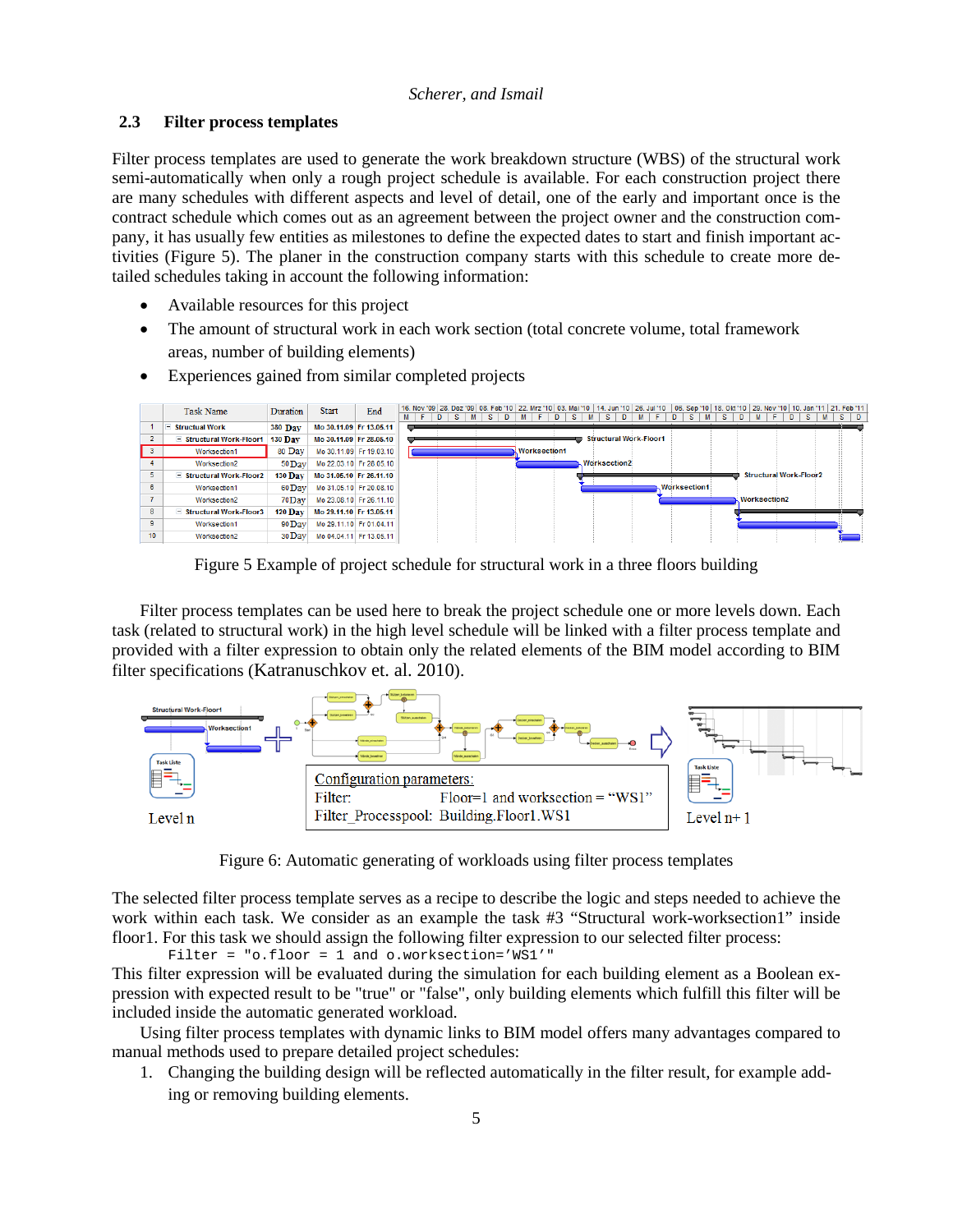- 2. Filter expressions offers high flexibility. We can use almost any mathematical operation in conjunction with building element attributes inside the expression, for example using the elements coordinates $(x, y, z)$  to divide the building virtually to work sections and zones, or other attributes like volume, area, and materials to include or exclude certain elements.
- 3. The re-usability of filter process template for similar tasks across many projects

Figure 7 shows an example of a filter process for structural work inside a work section as BPMN diagram, to keep the process simple only walls, columns, and slabs which are made of reinforcement concrete are included.



Figure 7: A typical process model for construction work inside a work section

As a result a list of single tasks will be generated with all required configuration parameters. Each task will be linked with a process template and a certain building element. Relations between tasks will be also provided automatically. Using filter process templates saves a lot of time and avoids making errors. Different construction strategies or different arrangement of work sections can be compared by applying changes to the process template or the filter expression and regenerate the tasks list.

# **3 SYSTEM ARCHITECTURE AND IMPLEMENTATION**

A prototype implementation for the process-based proposed approach was carried out using the discreteevent simulation tool "Plant Simulation". The simulation model has a modular structure to handle the big size and complexity of the information to be modeled(Figure 8). Each simulation model consist of input components to integrated the input data from different resources (building elements, resource pool, task



Figure 8: A set of the input/output simulation components as ready to use simulation model template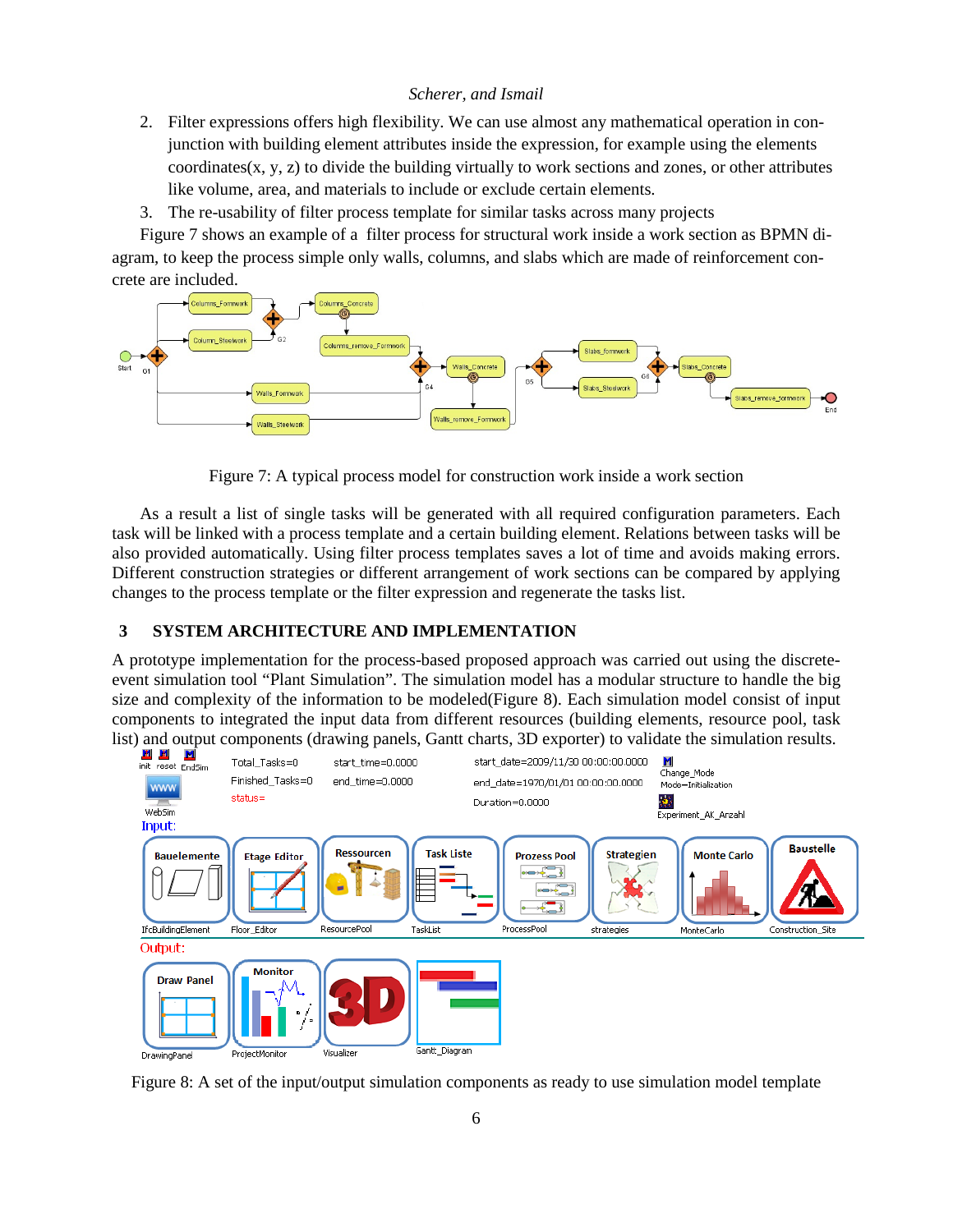*Scherer, and Ismail*



Figure 9: System architecture

In the following sections a brief description of the most important components are provided.

# **3.1 Task List:**

Tasks are the central elements of any project schedule, whereas activities are defined as single or compound tasks (e.g. erect all columns in 1st floor) with a planned start time and duration. Task list component is used to define the list of all construction tasks inside the simulation model. For each task the planned start time is defined while the actual start time and task duration will be calculated during the simulation. To add a new task we need to give a name, start time and select an appropriate process template, some other configuration parameters may be required depending on the task type. Figure 10 shows the XML schema of tasks.



Figure 10: Data structure of tasks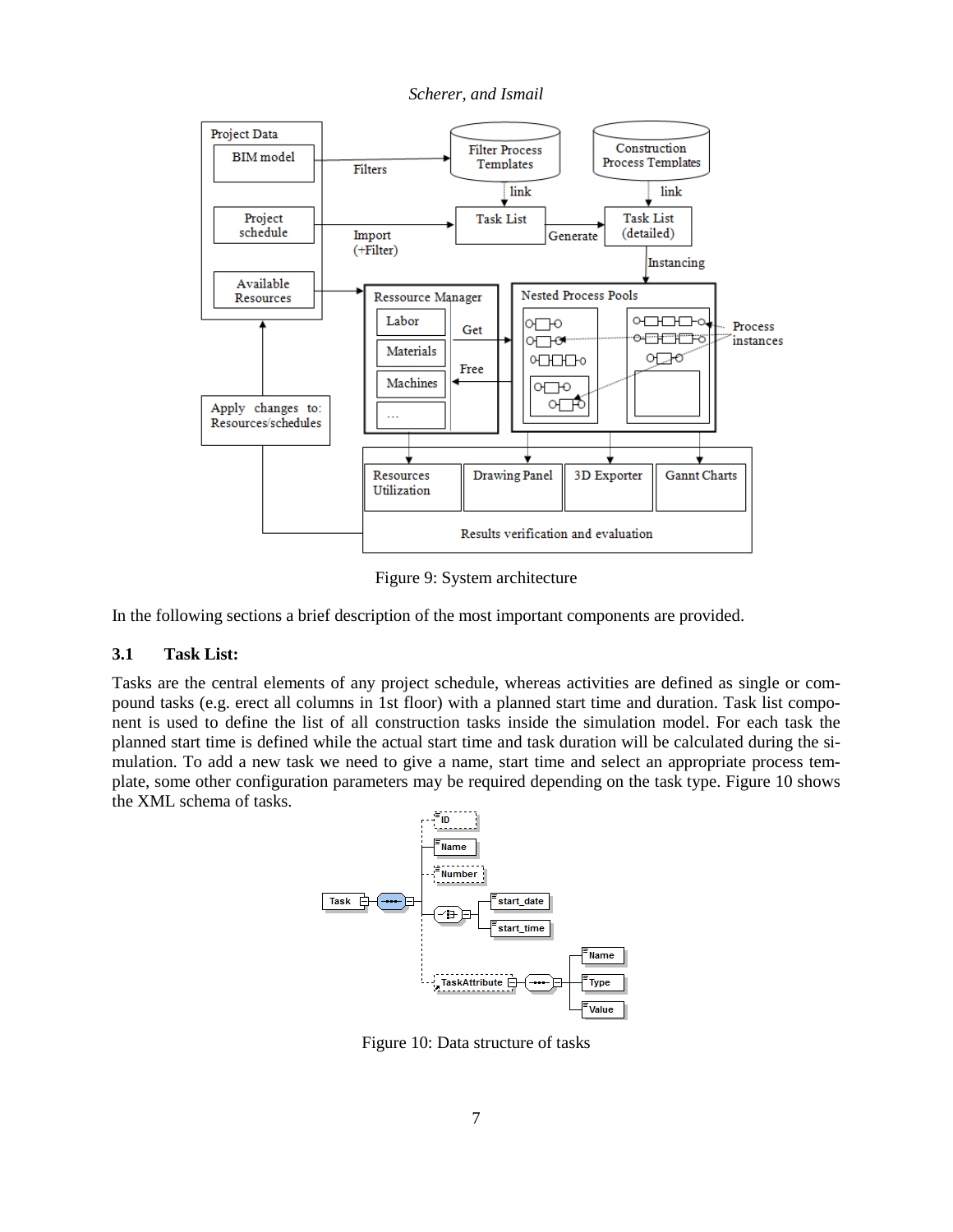Links between tasks and process templates or building elements is made through passing configuration attributes. Table 2 lists some of those attributes.

| <b>Attribute name</b>          | <b>Description</b>                                                        |
|--------------------------------|---------------------------------------------------------------------------|
| Process Template               | To link the task with a certain process template inside the process li-   |
|                                | brary i.e. "Proceses.StructuralWork.Column.InstallFormwork"               |
| Predecessor, predecessors List | Define the predecessors of this task (one or many predecessors)           |
|                                | ("-1" to define the last created task as predecessor of the current task) |
| BuildingElement_ID, globalId   | Linking the task with a certain building element through its unique ID    |
| ProceePool                     | The hierarchy path where the task instance will be created                |
|                                | i.e. Building.Floor1.Worksection1.Columns                                 |
| Duration                       | Information about the task duration to override the default value inside  |
| Duration_min, Duration _max    | the selected process template                                             |
| Duration formula               |                                                                           |
| Resources                      | Define extra resources to be used with this task                          |
| Resource Pool                  | To override the default resource pool component                           |

During the simulation an instance of the process template for each task will be created inside its process pool. The creation time is equal to the scheduled start time. A token(moving unit- MU) will be placed on the "Start" element of the process instance and all configuration attributes will be considered ( e.g. links to a certain building element, extra required resources, task's predecessors, etc)

A simple example of 10 tasks related to each other with "finish to start" relationship and uniform distributed duration function is shown in Figure 11.



Figure 11: Example of a task list for 10 single tasks with finish-to-start relationship

Project schedules made with Microsoft Project ® can be imported to the "Task list" component automatically

#### **3.2 Resource Pool:**

The resource pool is a manager and container for all resources. It includes standard resources used in construction domain like labors, equipments, and building materials or any kind of resources, which can be added in a generic way. The availability of resources is defined as delivery tables (time, amount, attributes) so level of resources can vary over time in a planned manner.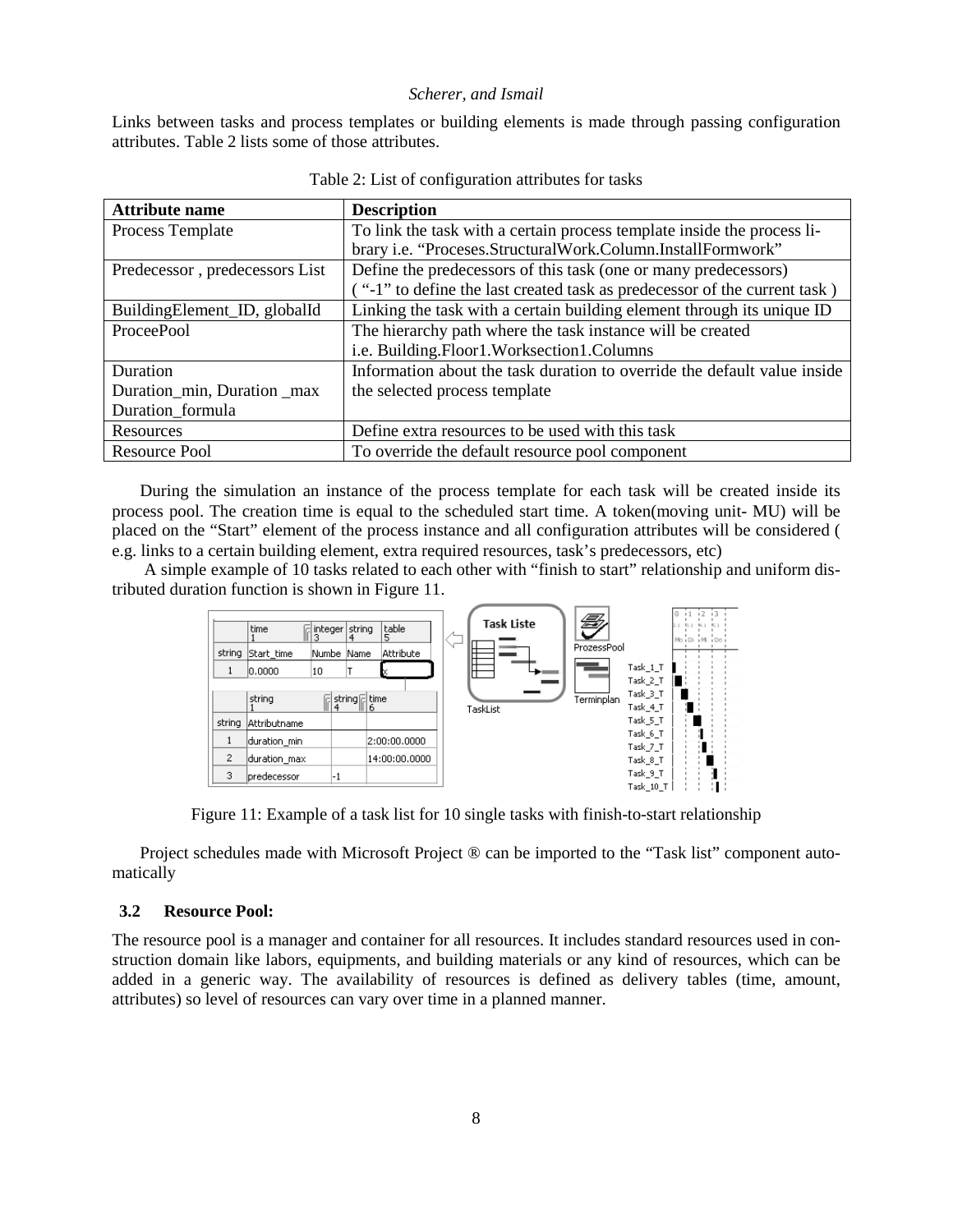

Figure 12: Data structure of resources

At the time of writing four resource-use patterns can be used:

- 1. The resource is used only once: material resources
- 2. The task acquire the resource for the whole time and release it when the task is completed : labors, small equipments
- 3. The task acquire the resource only for limited time : transport material by tower crane
- 4. One task acquires a resource and another task releases it later: install/remove formworks.

The resource pool is used also to define new calendars, daily working time and options to relax resources. Relaxing a certain resource or all resources is possible, this option is important to find out the shortest possible duration to complete a project or to analyze the influence of key resources.

User-defined calendars can be linked to process templates to define time constraints for each process.

# **3.3 Process Pool**

The process pool is a core component of the simulation model. It works as a container for all process instances during the simulation time. It has a hierarchy structure, can contain sub process-pools and process instances. The status of each process pool changes automatically to "finished" when all included processes and sub process pools are finished, this mechanism helps to track the current state of all processes in hierarchy way and ensure the dependencies between different tasks. The names of sub process-pools and process instances inside each process pool are unique, absolute paths of process instances or sub-pools can be used inside the task list component to define the predecessors of other tasks.

The hierarchy structure of the process pool is not restricted in any way, however it is recommended to use a similar hierarchy structure of the real project and to create sub-pools for each summary task in the project schedule, for example:

Project.Site.Building.Storey.WorkSection.Activity.BuildingElement

This will help to define the relationships between tasks easily and to validate the output (Gantt bar charts for example) against the primary project schedule.

Figure 13 shows as an example the structure of a process pool component for a multi stories building during the simulation. Each storey has a sub-process pool which includes sub pools for different work sections and construction work for different kind of building elements.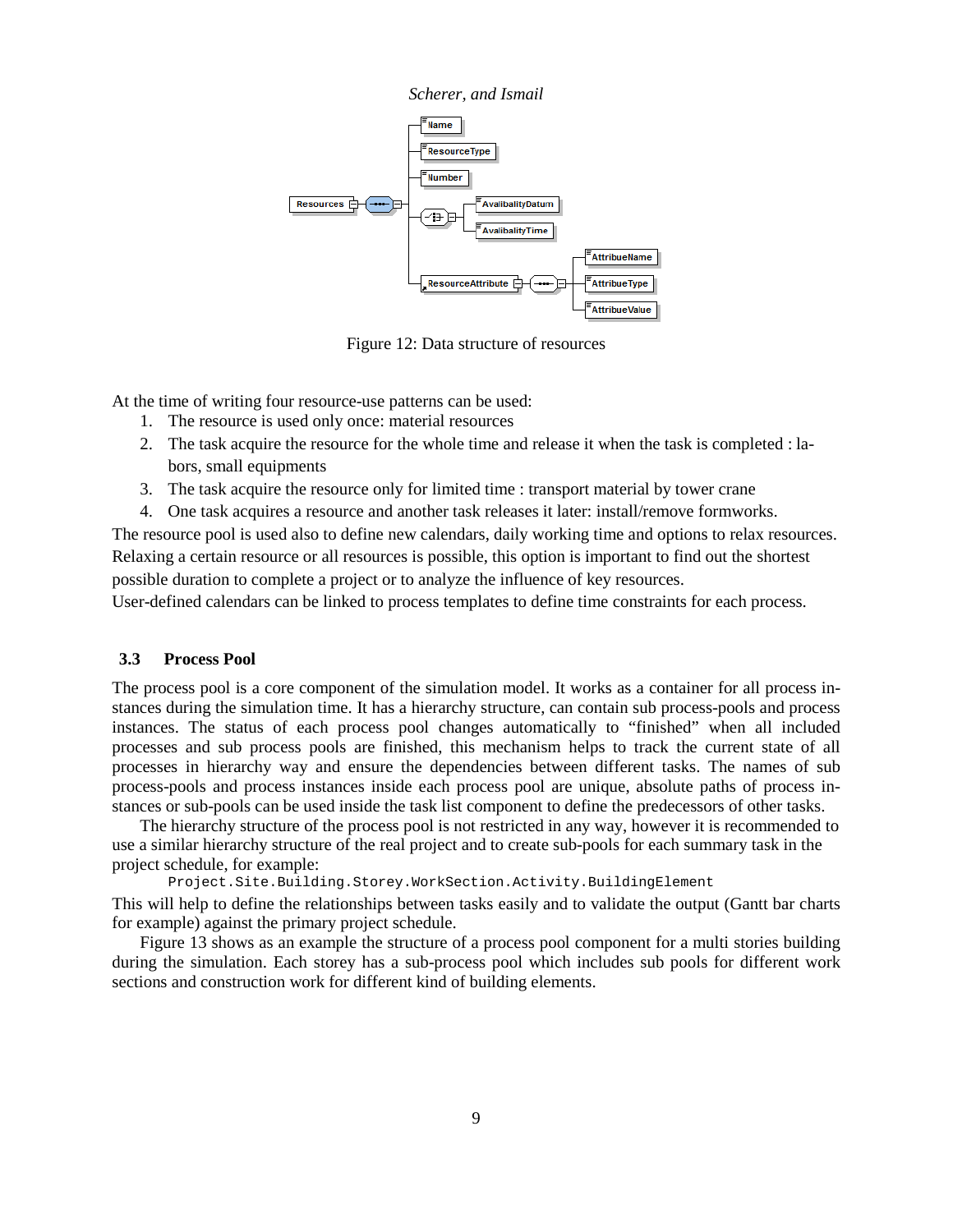

Figure 13: Example of process pool structure for a three floors building

# **3.4 Drawing Panel**

This component offers a 2D drawing panel to visualize the progress of construction with time. Each construction process is assigned to a drawing-panel object so it can draw new graphic objects with different colors to reflect the current state of the building element and the allocation of resources. The progress of construction operations can be saved as a series of images for a visual verification.



Figure 14: Drawing panel component

## **3.5 3D Exporter**

Simulation results can be exported as 3D models in order to visualize the progress of construction operations at any time or within a specific time intervals (days, weeks, etc). The open and standard 3D format COLLADA (www.collada.org) has been used to ensure the interoperability with a wide range of graphic software. Different colors and degree of transparency are used to show the status of building elements.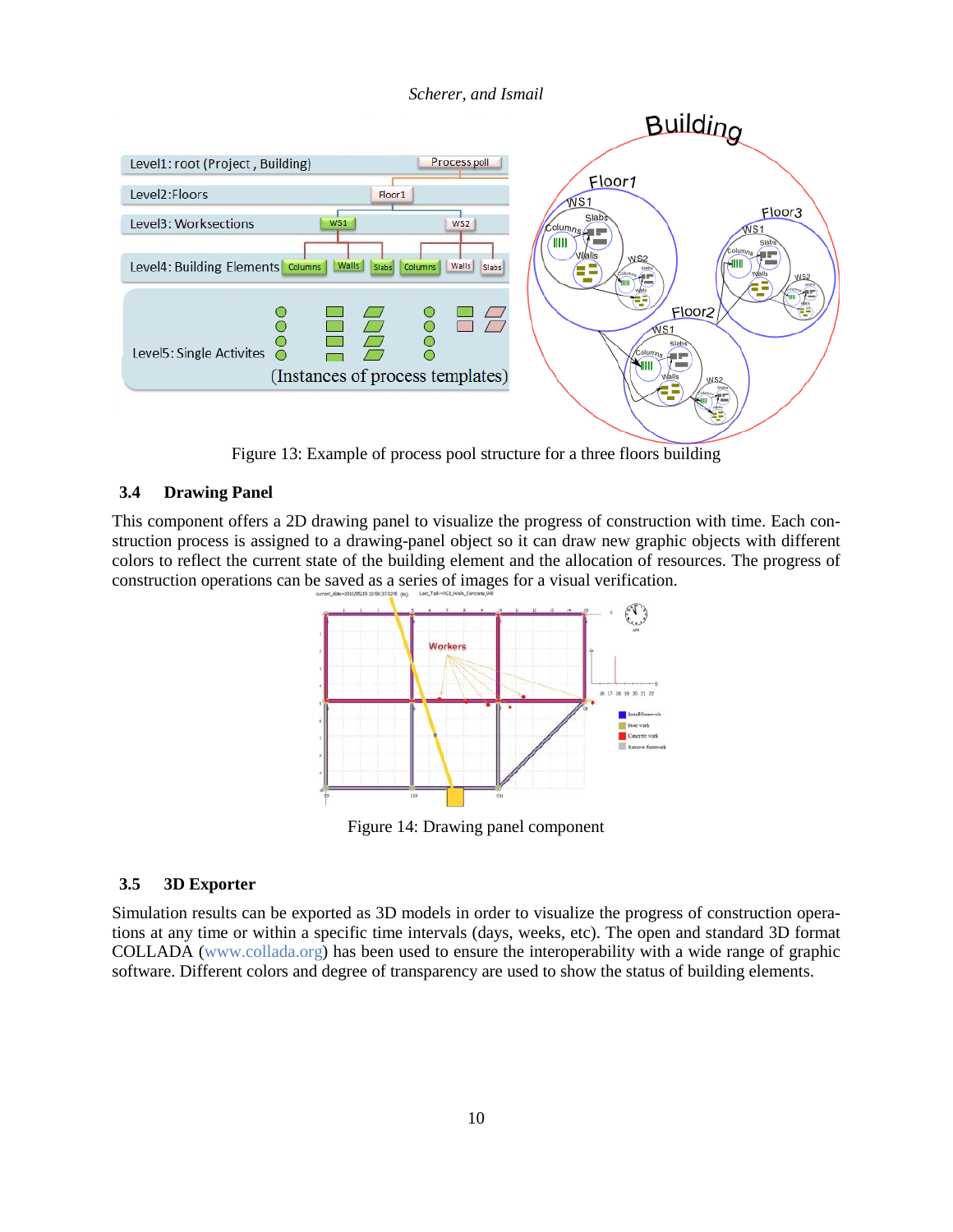#### *Scherer, and Ismail* Layer  $\boxed{\mathbb{Z}}$  $\overline{\mathbf{D}}$  $\overline{\oplus$ Name Sichtbar Fart  $\bigcirc$  Dav 1 Г 00000000000 ິ⊃<br>O Dav 2  $\supset$  Day 3  $\bigcirc$  Day 4 ○ ==,<br>○ Day 5<br>○ Day 6  $\bigcirc$  Day 7 O Day 8  $\bigcirc$  Day 9  $\bigcirc$  Dav10

Figure 15: 3D Exporter results imported to Google SketchUp®

# **4 CONCLUSION**

The paper has proposed using BPMN models as a formal description for construction processes. Examples of possible applications of this approach for simulation in construction domain was provided for case of single tasks, compounded tasks, and as a support tool to generate detailed schedules. A briefly review of the system architecture and its main components was covered.

The results of the prototype implementation were promising regards reducing the time to create simulation models, the ease of use, and results validation. Researches is on-going developing simulation models for real construction projects using this approach and integrate it within a project management platform to support decision making in large scale construction projects (S.-E. Schapke et. al. 2010).

## **ACKNOWLEDGMENTS**

The authors gratefully acknowledge the financial support by the German Federal Ministry of Education and Research within the project Mefisto [\(http://www.mefisto-bau.de\)](http://www.mefisto-bau.de/).

## **REFERENCES**

- AbouRizk S., Shi J., McCabe B., Hajjar D. Automating the process of building simulation models. Proceedings of the 1995 Winter Simulation Conference.
- Castro, S. & Dawood, N. 2004. RoadSim: an integrated simulation system for road construction management. ECCPM 2004, Istanbul, Turkey:237-243
- Kamat, V. R., and J. C. Martinez. 2001. Visualizing simulated construction operations in 3D. Journal of Computing in Civil Engineering 15 (4): 329-337.
- König, M. , Beißert, U. , Steinhauer, D. , Bargstädt H. -J. 2007. Constraint-Based simulation of outfitting processes in shipbuilding and civil engineering. Proceedings of the 6th EUROSIM Congress on Modeling and Simulation, Ljubljana, Slovenia.
- Lucko, G., P. C. Benjamin, and M. G. Madden. 2008. Harnessing the power of simulation in the project management / decision support aspects of the construction industry. In Proceedings of the 2008 Winter Simulation Conference.
- Katranuschkov P., Weise M., Windisch R., Fuchs S., & Scherer R. BIM-based generation of multi-model views. W78 2010, Cairo, Egypt.
- Halpin, D. W. 1997. CYCLONE: Method for modeling of job site processes. Journal of the construction division, ASCE, 103(3):489-499

UGS Tecnomatix: Plant Simulation

<http://www.plm.automation.siemens.com/plantsimulation>